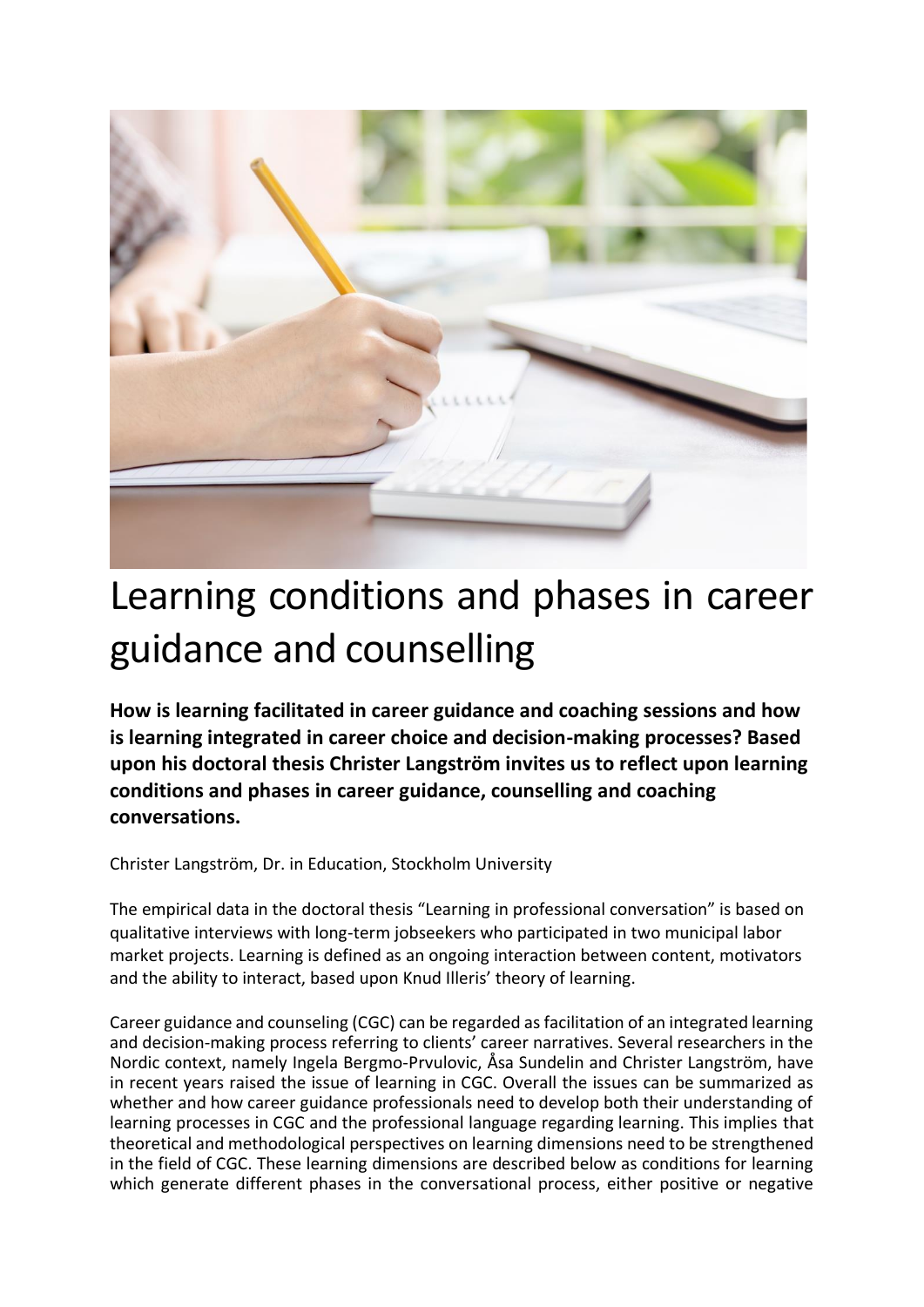learning processes. Small steps in CGC conversation rewrite former experiences that help participants sort the past, the present and the future. The emotional experience of the counseling sessions is a highly motivational force for learning

## Conditions for learning

Three types of conditions for learning could be identified from the empirical data of the study: Pre-existing conditions, organizational conditions and counseling-related conditions. The pre-existing conditions in the individual's life, and in the outside world prior to the counseling sessions, are divided into personal and social conditions. Organizational conditions relate to how the professional conversation has been organized and structured. These conditions include time available, continuity, and context. The counseling-related conditions refer to the professional conversation, and to everything that makes learning possible. These are in positive terms: recognition, relationship, participation, and influence. It is, however, also possible that misrecognition, contempt, and resistance can cause negative conditions.

The pre-existing and organizational conditions are thus affected by how the participants perceive the way the professionals recognize them. Built upon Martin Buber´s reasoning of I–You relationships, that the quality of recognition opens for such relationships, the next step would lead to participation, and I-That relationships. This, then, can either exert more influence over the whole process or only over the I-That relationship, which causes resistance. These relationships, in turn, predict what the outcome will be. Thus, it depends on whether the participant can reconstruct his or her biographicity identity shaped by the individual's life story, according to Alheit and Dausien. In other words, the participant's perceived ability to learn and rewrite his or her story according to the present situation. This can affect the way they perceive their future, which could be of significant benefit for the individual's career development.

## Different phases in the conversational process

Participants' experiences of support relate to different phases of the conversation, which generate different learning conditions. Furthermore, Honneth's and Voswinkel's concepts of no recognition, non-recognition and misrecognition, are used to further problematize and distinguish between positive and negative emotional experiences. According to Ikäheimo and Laitinen, recognition can be monological or dialogical, and they emphasize the importance of dialogical recognition because this has significance for the interpersonal relationship pursuant to Buber. It is also within these phases of the conversational meeting that the personal and social conditions emerge or not, which then determines whether the learning process takes a positive or negative direction. The interpersonal relationships and dialogue are favored or hampered (ea.). The conversation is favored when the relationship is open to shifting between discovering personal, social, and societal situations and discussing them without feeling threatened.

## Positive and negative learning processes

Based on these phases and conditions, positive and negative learning processes emerge in CGC. This shows that learning conditions are formed in the conversation itself, where the participant's conditions and other external conditions surrounding the conversation determine the outcome of the learning process. In turn, continued career development depends on these different learning conditions. In the positive learning process, the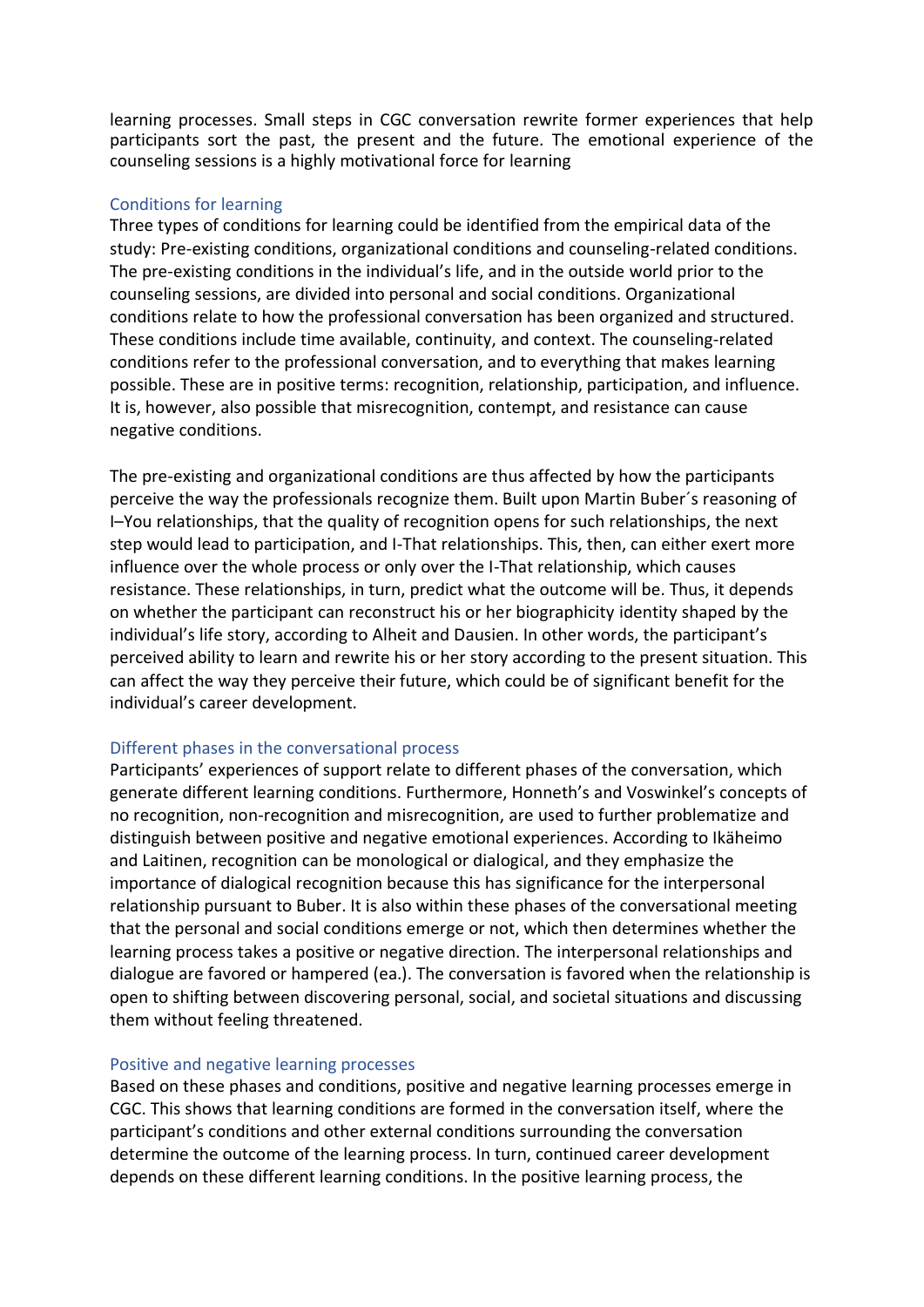participant's narrative influence on these learning conditions is strong. Here, the counselor helps participants to reconstruct their biographicity. Therefore the participants can begin to expand their horizons and envision a different career than the one they previously had in mind. The negative learning process is characterized by unchanged learning conditions, lack of ability to act and thus no career development. Here, pre-existing and organizational conditions govern professional support, thereby ignoring the personal conditions of the participant. This inhibits the reconstruction of their biographicity, and instead they develop resistance or struggle for their personal conditions.

### Small steps rewrite former experiences and create new meaning

From the learning processes identified above, learning takes place in small steps. The participants' learning largely depends on their previous experiences. These experiences have resulted in low self-esteem, and they are hesitant to participate in societal programs. The participants describe this as progress in small steps, where the next step depends on the previous one so that learning builds on previous learning. This depends on what is added (opportunities or new obstacles), removed or transformed (obstacles or new opportunities). Moreover, learning takes place in relation to the current experiences, situations, and conditions of the participants. That is, the participants' opportunity to describe their perceived situation and the conversation leaders' ability to accept that story. Learning, in this context, is a movement where participants rewrite their former experiences and create new meaning. Experiences that participants earlier considered as obstacles to finding their way in life transform into an opportunity to understand something in a new way, and thereby more likely enable them to move towards the future. The ability to reflect upon one' s past, present and future brings about movement in this direction.

#### The past, the present and the future

The past links with understanding their life story and being understood by the guidance counselor or coach. The present links with managing their current situation. The future links with creativity, initiating thought/emotion towards something new. The learning processes are influenced by the tensions between, on one hand, the participant's self-image, and societal demands on the outcome of the conversations on the other. The learning process thus largely depends on how the professionals handle these conflicting demands in the conversation. The professional's attitude towards the participants appears to be important for the learning process, since it affects the participants' confidence in or skepticism towards the professional, especially if the participant feels listened to and taken seriously. This attitude influences the working alliance between the two, opening or closing the possibilities for participation and influence, and it has an impact on the conversation, both in the sense of what is discussed, and how it is discussed. This approach appears to be particularly crucial at the beginning of the process. In addition, the professional attitude needs to be upheld throughout the process of the professional conversation, so the sense of influence and participation can be maintained.

## Emotional experiences of the counseling sessions – a motivational force for learning

How the participants emotionally experience the counseling sessions is an important motivating force in the learning process. Negative feelings appear to halt the learning process. Minor factors in the professional's attitude appear to be crucial for the direction of the learning process. An increasingly positive feeling on the part of the participants is a good motivator for learning. Positivity increases when the participants feel they are taken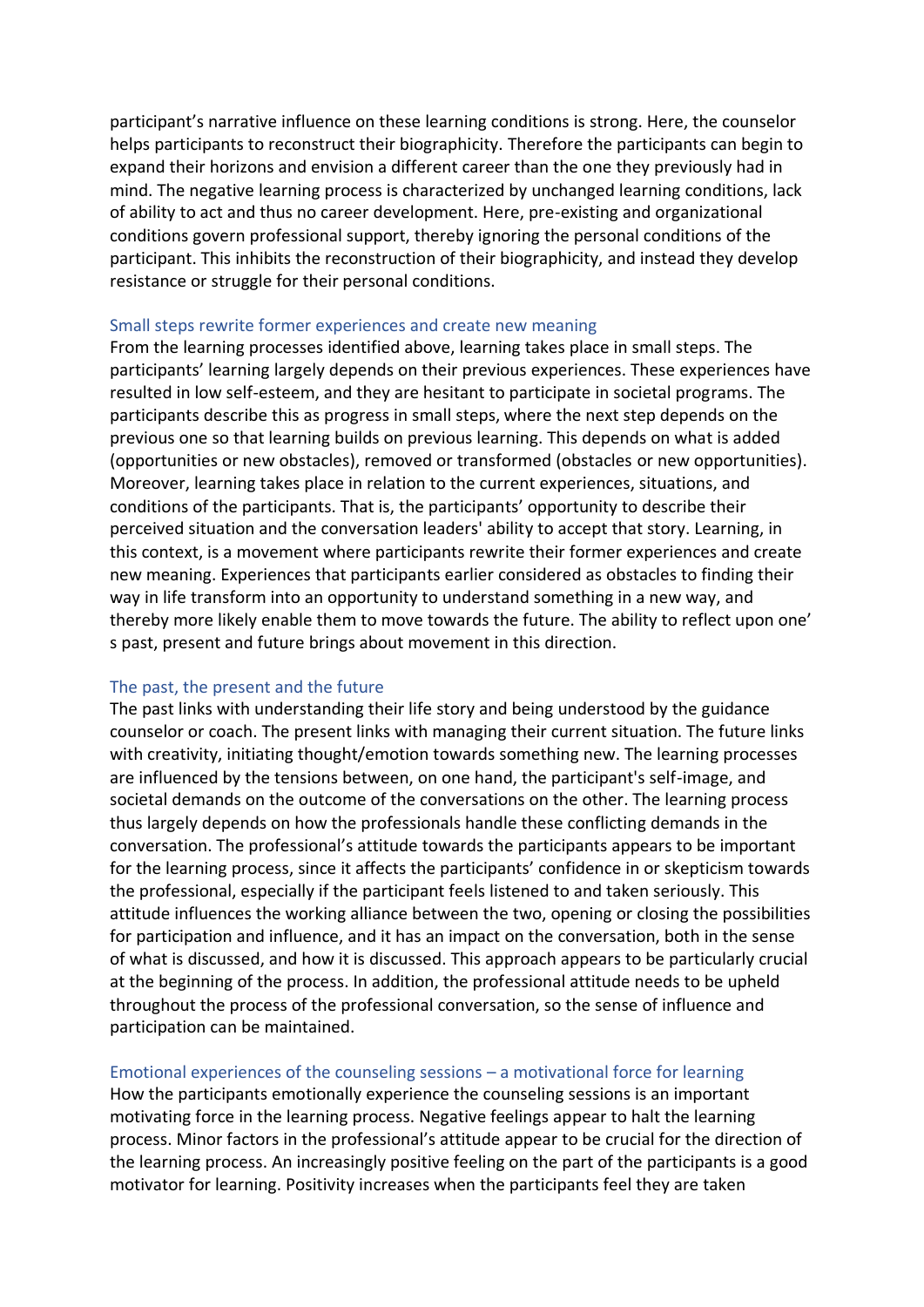seriously, treated as equal citizens of society, able to tell their personal history, and given the opportunity to describe themselves and the situation they are in, in their own words. The opposite feelings, such as being categorized, evaluated, or judged, is something the participants have experienced from previous encounters with professionals and authorities during the time they were jobseekers. The emotional links to previous experiences of unemployment are a fragile factor for participants, which the professional counselor needs to deal with. These emotional links appear to be dependent on the tension between participants' views about their situation and society's rules and requirements. According to Illeri's theory, learning is seen as an ongoing interaction between content, emotions, and the ability to interact and dedicate oneself to the processes of learning. The emotional dimension, which includes motivators and the interaction dimension, seems to be central to the direction of the learning process.

### Implications for guidance

The conclusion strongly suggest that certain pre-existing conditions highly influence the participants' experiences of professional career guidance support. Personal conditions are participants' previous experiences, not least their previous participation in different types of societal measures. How previous societal actions were carried out also has impact on the learning process. Furthermore, the participants' experiences of support relate to different phases of the conversations, and these phases are dependent on relational aspects, which, in turn, create different conditions for learning. This has an impact on how participants take on their continued career process. However, this first requires professionals to consider the conditions related to the conversation, so that the career process really develops in that direction. Second, it is necessary that pre-existing conditions allow development, and are handled based on the participants' perspective. Third, organizational aspects need to be adjustable to the current needs of the participants.

*Guest editor Dr. Ingela Bergmo Prvulovic, Ass. Professor in Education at the School of Education and Communication, Jönköping University, Sweden, processes and edits the theoretical texts.*

## References

Alheit, P och Dausien, B. (1999). Biographicity as a basic resource of lifelong learning.

Buber, M. (1990). Det mellanmänskliga. Ludvika: Dualis förlag AB.

Bergmo-Prvulovic, I. (2015). Social representations of career and career guidance in a changing world of working life. Diss. Jönköping: Högskolan I Jönköping.

Honneth, A. (2003). Erkännande. Praktiskt-filosofiska studier. Göteborg. Daidalos AB.

Ikäheimo, H and Laitinen, A. (2007). Analyzing recognition: Identification, aknowledgement, and recognitive attitudes towards persons, I Heidengren, C-G. (2009). Erkännande. Liber AB. Malmö.

Illeris, K. (2009). Contemporary Theories of learning: Learning Theories in Their Own Words. New York: Routledge.

Langström, C. (2017). Lärande i professionellt samtalsstöd. Villkor för vuxna arbetssökandes karriärprocesser. Diss. Stockholm: Stockholms universitet